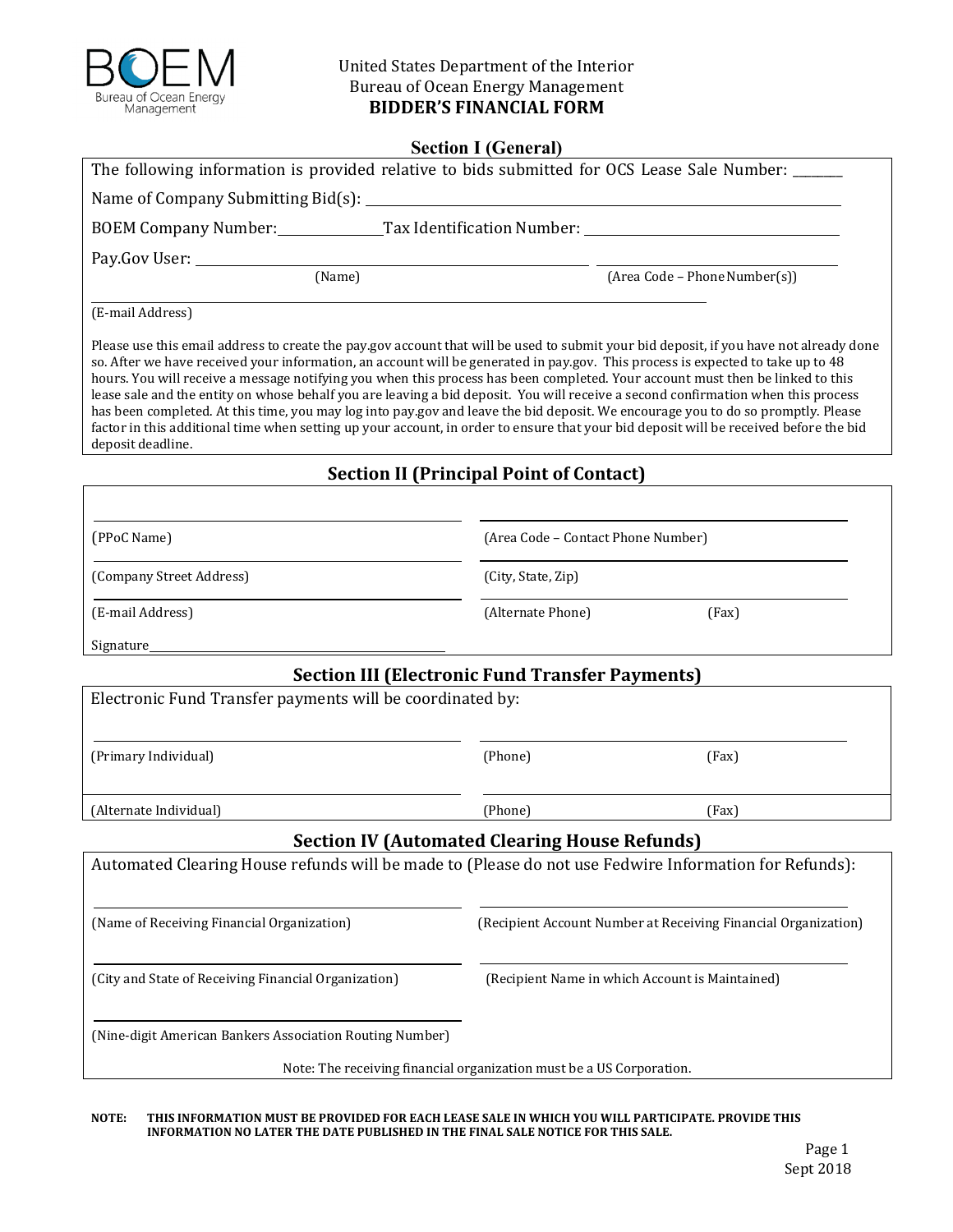#### **BIDDER'S FINANCIAL FORM** United States Department of the Interior Bureau of Ocean Energy Management

## **Section V (Individuals Authorized to Bid)**

The following individuals will be the only people authorized to bid on behalf of the company identified in Section I. Up to three individuals may be nominated by the company.

| (Authorized Individual 1 Name) | (Area Code - Contact Phone Number(s)) |  |  |
|--------------------------------|---------------------------------------|--|--|
| (Company Street Address)       | (City, State, Zip)                    |  |  |
| (E-mail Address)               | $(Fax \#)$                            |  |  |
| Signature_                     |                                       |  |  |
|                                |                                       |  |  |
| (Authorized Individual 2 Name) | (Area Code - Phone Number(s))         |  |  |
| (Company Street Address)       | (City, State, Zip)                    |  |  |
| (E-mail Address)               | $(Fax \#)$                            |  |  |
| Signature_                     |                                       |  |  |
|                                |                                       |  |  |
| (Authorized Individual 3 Name) | (Area Code - Phone Number(s))         |  |  |
| (Company Street Address)       | (City, State, Zip)                    |  |  |
| (E-mail Address)               | $(Fax \#)$                            |  |  |
| <b>Signature</b>               |                                       |  |  |

## **Section VI: Affiliated Entities**

The following qualified bidders listed in the Final Sale Notice for this lease sale are affiliated with the company

 $\mathcal{L}_\mathcal{L} = \{ \mathcal{L}_\mathcal{L} = \{ \mathcal{L}_\mathcal{L} = \{ \mathcal{L}_\mathcal{L} = \{ \mathcal{L}_\mathcal{L} = \{ \mathcal{L}_\mathcal{L} = \{ \mathcal{L}_\mathcal{L} = \{ \mathcal{L}_\mathcal{L} = \{ \mathcal{L}_\mathcal{L} = \{ \mathcal{L}_\mathcal{L} = \{ \mathcal{L}_\mathcal{L} = \{ \mathcal{L}_\mathcal{L} = \{ \mathcal{L}_\mathcal{L} = \{ \mathcal{L}_\mathcal{L} = \{ \mathcal{L}_\mathcal{$ 

 $\mathcal{L}_\mathcal{L} = \{ \mathcal{L}_\mathcal{L} = \{ \mathcal{L}_\mathcal{L} = \{ \mathcal{L}_\mathcal{L} = \{ \mathcal{L}_\mathcal{L} = \{ \mathcal{L}_\mathcal{L} = \{ \mathcal{L}_\mathcal{L} = \{ \mathcal{L}_\mathcal{L} = \{ \mathcal{L}_\mathcal{L} = \{ \mathcal{L}_\mathcal{L} = \{ \mathcal{L}_\mathcal{L} = \{ \mathcal{L}_\mathcal{L} = \{ \mathcal{L}_\mathcal{L} = \{ \mathcal{L}_\mathcal{L} = \{ \mathcal{L}_\mathcal{$ 

 $\_$  , and the state of the state of the state of the state of the state of the state of the state of the state of the state of the state of the state of the state of the state of the state of the state of the state of the

NOTE: THIS INFORMATION MUST BE PROVIDED FOR EACH LEASE SALE IN WHICH YOU WILL PARTICIPATE. PROVIDE THIS  **INFORMATION NO LATER THE DATE PUBLISHED IN THE FINAL SALE NOTICE FOR THIS SALE.**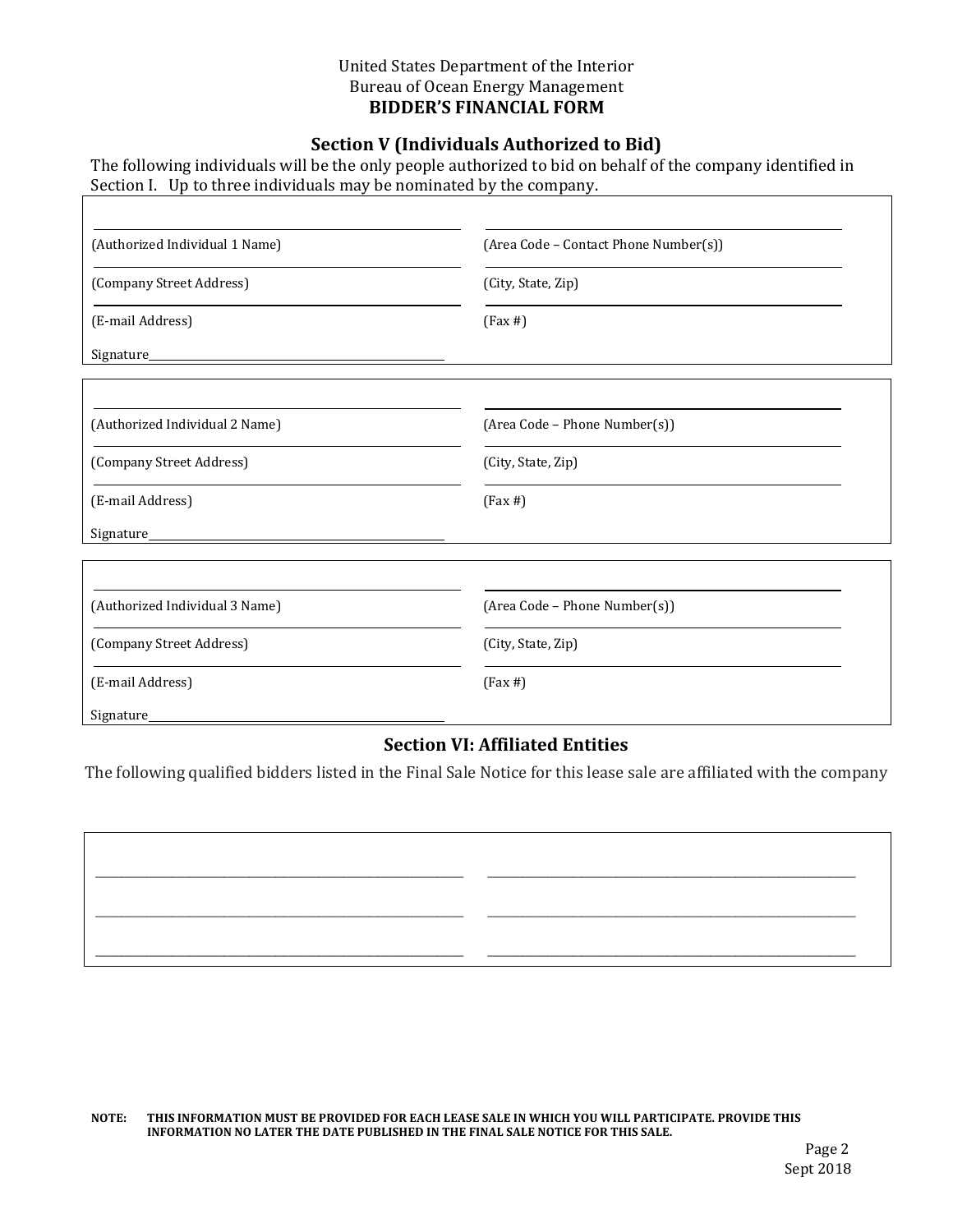## **Section VII (Certification)**

|    | _, certify that the company identified in Section I did not and will not engage<br>in anticompetitive bidding behavior in violation of Federal law, BOEM's regulations, or auction<br>procedures.                                                                                                                                                                 |      |  |
|----|-------------------------------------------------------------------------------------------------------------------------------------------------------------------------------------------------------------------------------------------------------------------------------------------------------------------------------------------------------------------|------|--|
| 2. | I further certify that the company identified in Section I's participation in this auction process is a good<br>faith effort to win a lease to engage in the development of renewable energy resources.                                                                                                                                                           |      |  |
| 3. | I, as an authorized representative of the company identified in Section I, certify to the truth and accuracy of<br>the statements and information provided in Sections I through VI this form.                                                                                                                                                                    |      |  |
| 4. | I acknowledge that with regard to the computer system supporting the auction, unauthorized user attempts<br>to (a) access, upload, change, delete or deface information on this system, (2) modify this system, (3) deny<br>access to this system, or (4) otherwise misuse this system are strictly prohibited and may result in criminal<br>and civil penalties. |      |  |
|    | (Signature of Authorized Officer)                                                                                                                                                                                                                                                                                                                                 | Date |  |

(Name)

\_\_\_\_\_\_\_\_\_\_\_\_\_\_\_\_\_\_\_\_\_\_\_\_\_\_\_\_\_\_\_\_\_\_\_\_\_\_\_\_\_\_\_\_\_\_\_\_\_\_\_\_\_\_\_\_\_\_\_\_\_

\_\_\_\_\_\_\_\_\_\_\_\_\_\_\_\_\_\_\_\_\_\_\_\_\_\_\_\_\_\_\_\_\_\_\_\_\_\_\_\_\_\_\_\_\_\_\_\_\_\_\_\_\_\_\_\_\_\_\_\_\_

(Title)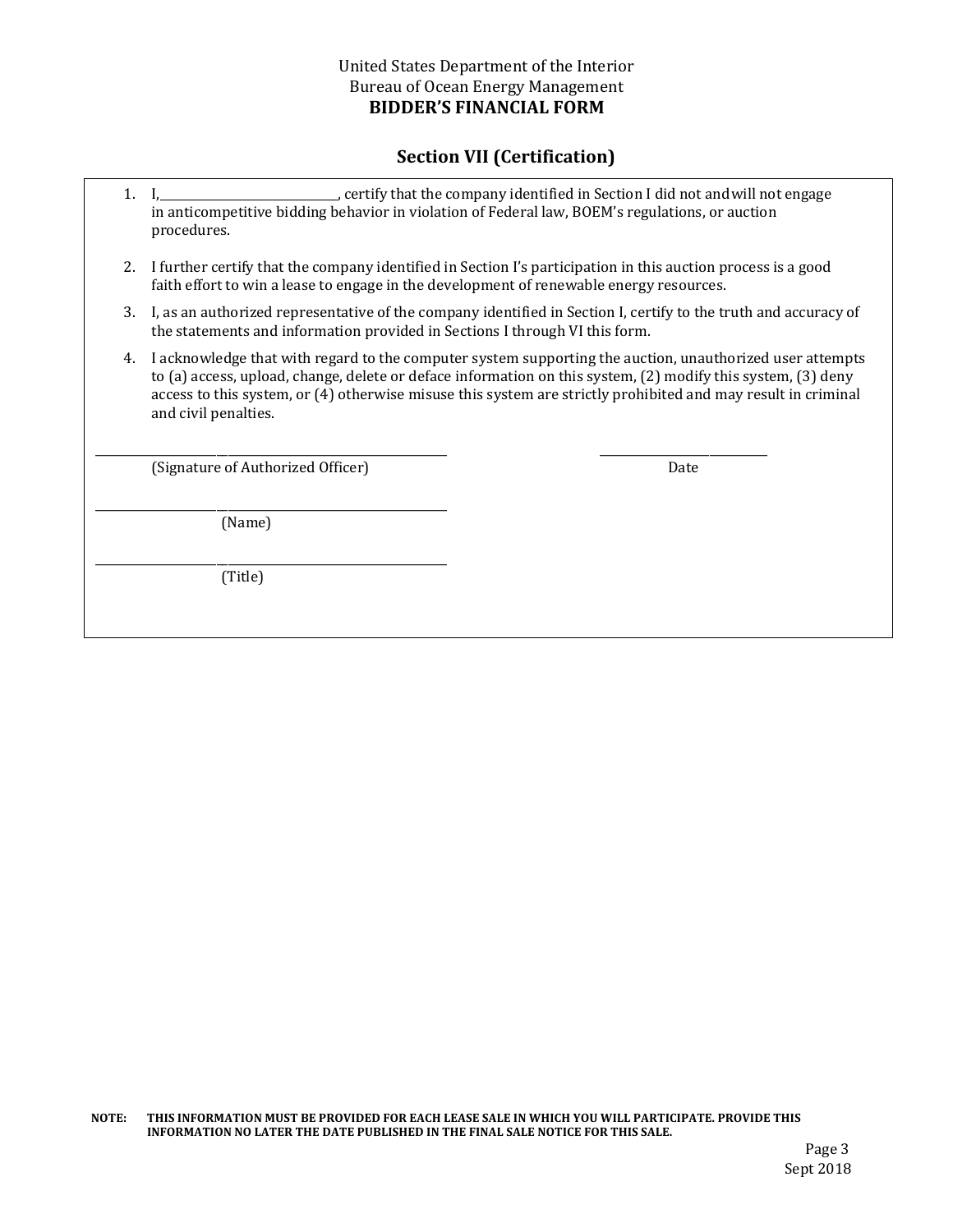# **Instructions to Bidders for the Bidder's Financial Form**

*The instructions below detail how to complete the Bidder's Financial Form. For ease of reference, each data item is entitled exactly as it appears on the form.* 

## **Section I (General)**

- Enter the **OCS Lease Sale Number** a new Bidder's Financial Form will be required for each sale
- **Name of Company Submitting Bid** should be the same name as listed on the Qualification Package with BOEM
- **BOEM Company Number** the qualification number issued by BOEM
- **Tax Identification Number**  your company's TIN #
- Pay.Gov User is the individual who will be leaving a bid deposit on behalf of the company. This user will be registered with Pay.Gov to give them access to place a bid deposit in a Renewable Energy Lease Sale. This **Phone Number** and **E-mail Address** will be used to contact the individual when they are established in Pay.Gov and to give additional instructions on how to setup a Pay.Gov account. *This is a private form on Pay.Gov and only individuals who have been properly set up and linked to a company can access this page and submit a Bid Deposit on behalf of a company.* If you already have a pay.gov account active under the email address provided, BOEM will link that address to your pay.gov account shortly after receiving and processing this form.

#### **Section II (Principal Point of Contact)**

BOEM will send Bidder Authentication materials separately for security reasons. BOEM will send one package to the Principal Point of Contact, and the other will be sent directly to each authorized user at the email addresses provided in Section V. The auction system will require software tokens for two-factor authentication. To set up the tokens, authorized individuals will need to download an app onto their smartphone or tablet with a recent operating system. One of the emails sent to authorized individuals will contain instructions for installing the app and the credentials needed to activate the software token. A short telephone conversation with the auction contractor may also be needed to use the credentials. The login information, along with the tokens, will be tested during the mock auction. If an eligible bidder fails to submit a bid deposit or does not participate in the auction, BOEM will de-activate that bidder's tokens and login information.

If you need to verify this information, you may contact Gina Best at 703-787-1320. Packages to be sent will include: Bid Packages containing software bidding tokens, Alternate Bidding Forms, Lease Forms to be executed.

#### **Section III (EFT Payments)**

 **Primary Individual, Phone** and **Fax** number (including the area code) should be for your EFT coordinator. The BOEM/ONRR will contact this person to resolve any EFT problems. Only Page 3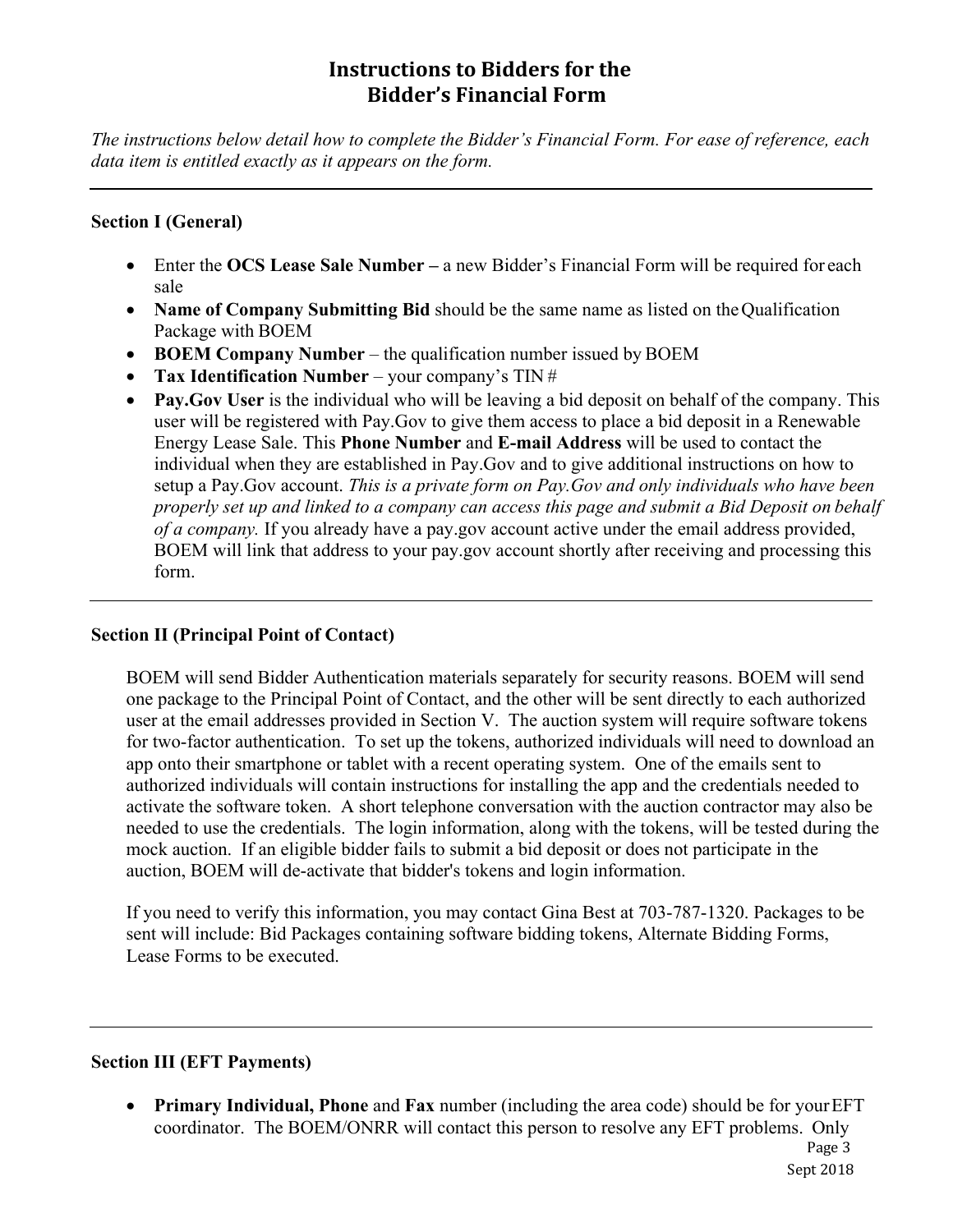## **Section IV (ACH Refunds)**

Unless your bid deposit is applied to your winning bid, refunds will be transmitted using ACH according to the payment information provided in this section. BOEM will not return the bid deposit of a bidder who submits a winning bid but does not (or cannot) in a timely manner, pay any balance due, establish financial assurance and execute the lease copies.

- **Nine-digit American Bankers Association Routing Number** is the RTN number
- **Recipient Account Number at Receiving Financial Organization** is the DAN number

*NOTE: Be sure you provide ACH information and not Fedwire. If you are unclear on what this information is, you may verify this information with your bank. Refunds will not be issued through Pay.Gov.* 

## **Section V (Individuals Authorized to Bid)**

- **Individual 1**, **Individual 2 and Individual 3** will be the only individuals authorized to participate in the monetary phase of the auction. At least one and up to three individuals may be specified. Be sure to complete **Street Address, City, State, Zip Code, E-mail Address Contact Phone Number(s), Fax Phone Number, and Signature** for all specified individuals.
- The login credentials (userid, password, token ID) are assigned to these individuals and are not transferrable. The userid and password will be sent directly to the individuals, and the tokens will be sent separately to the principal point of contact for distribution.
- All authorized individuals will receive a link to the Auction Manual.

#### **Section VI (Affiliated Entities)**

"Affiliated entity" is defined in the Final Sale Notice for this lease sale as an entity that meets the definition of affiliate in 30 CFR 1206.20, as applicable, or they are both direct or indirect subsidiaries of the same parent company.

#### **Section VII (Certification)**

The individual who completes and signs this section must be on file with BOEM in the Company Qualification Package. An original signed form must be mailed to the BOEM Renewable Energy Office. A faxed or emailed copy will not be accepted.